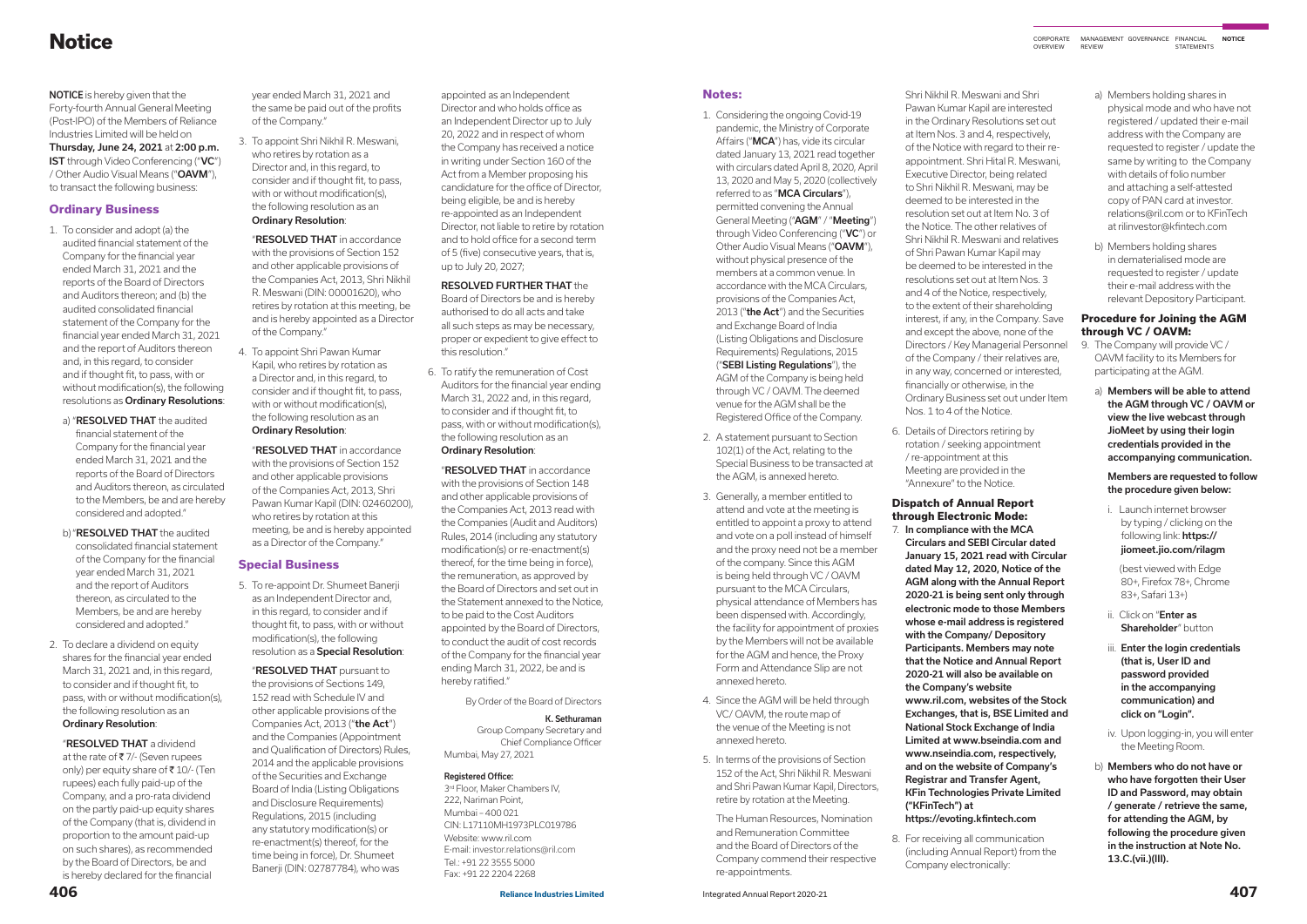- c) Members who would like to express their views or ask questions during the AGM may register themselves at [https://jiomeet.jio.com/](https://jiomeet.jio.com/rilagmspeakerregistration) [rilagmspeakerregistration](https://jiomeet.jio.com/rilagmspeakerregistration). The Speaker Registration will be open during **Monday,** June 7, 2021 to Wednesday. **June 16, 2021**. Only those Members who are registered will be allowed to express their views or ask questions. The Company reserves the right to restrict the number of questions and number of speakers, depending upon availability of time as appropriate for smooth conduct of the AGM. Selection of speakers will be based on criteria set-out at [https://](https://www.ril.com/ar2020-21/pdf/speakerregistrationcriteria.pdf) [www.ril.com/ar2020-21/pdf/](https://www.ril.com/ar2020-21/pdf/speakerregistrationcriteria.pdf) [speakerregistrationcriteria.pdf](https://www.ril.com/ar2020-21/pdf/speakerregistrationcriteria.pdf)
- d) All shareholders attending the AGM will have the option to post their comments / queries through a dedicated Chat box that will be available below the Meeting Screen.
- e) Members will be allowed to attend the AGM through VC / OAVM on first come, first served basis.
- f) Institutional / corporate Members (that is, other than Individuals, HUFs, NRIs, etc.) are required to send the Board Resolution / Power of Attorney / Authority Letter, etc., together with attested specimen signature(s) of the duly authorised representative(s), at e-mail id: [ril.scrutinizer@kfintech.](mailto:ril.scrutinizer%40kfintech.com?subject=) [com](mailto:ril.scrutinizer%40kfintech.com?subject=) with a copy marked to [evoting.ril@kfintech.com](mailto:evoting.ril%40kfintech.com?subject=). Such authorisation shall contain necessary authority in favour of its authorised representative(s) to attend the AGM.
- g) Facility to join the Meeting shall be opened thirty minutes before the scheduled time of the Meeting and shall be kept open throughout the proceedings of the Meeting.
- h) Members who need assistance before or during the AGM, can contact KFinTech on [emeetings@](mailto:emeetings%40kfintech.com?subject=)

(ii) Once the vote on a resolution is cast by a Member, whether partially or otherwise, the Member shall not be allowed to change it subsequently or cast the vote again.

- (iii) A Member can opt for only single mode of voting per EVEN, that is, through remote e-voting or voting at the Meeting (Insta Poll). If a Member casts vote(s) by both modes, then voting done through remote e-voting shall prevail and vote(s) cast at the Meeting shall be treated as "INVALID".
- (iv) A person, whose name is recorded in the Register of Members or in the Register of Beneficial Owners maintained by the Depositories as on the Cut-off Date only shall be entitled to avail the facility

[kfintech.com](mailto:emeetings%40kfintech.com?subject=) or call on toll free numbers 1800-425-8998 / 1800- 345-4001 (from 9:00 a.m. to 6:00 p.m. on all working days). Kindly quote your name, DP ID-Client ID / Folio no. and E-voting Event Number ("EVEN") in all your communications.

- 10. In case of joint holders attending the Meeting, only such joint holder who is higher in the order of names will be entitled to vote at the Meeting.
- 11. Members attending the AGM through VC / OAVM shall be reckoned for the purpose of quorum under Section 103 of the Act.
- 12. Members of the Company under the category of 'Institutional Investors' are encouraged to attend and vote at the AGM.

# **Procedure for 'remote e-voting' and e-voting at the AGM ('Insta Poll'):**

13. A. E-VOTING FACILITY:

As per circular of SEBI on e-Voting Facility provided by Listed Entities, dated December 9, 2020, all "individual shareholders holding shares of the Company in demat mode" can cast their vote, by way of a single login credential, through their demat accounts / websites of Depositories / Depository Participants. The procedure to login and access remote e-voting, as devised by the Depositories / Depository Participant(s), is given below:

Pursuant to the provisions of Section 108 and other applicable provisions, if any, of the Act read with the Companies (Management and Administration) Rules, 2014, as amended, and Regulation 44 of SEBI Listing Regulations read with circular of SEBI on e-Voting Facility provided by Listed Entities, dated December 9, 2020, the Company is providing to its Members facility to exercise their right to vote on resolutions proposed to be passed at the AGM by electronic means ("e-voting"). Members may cast their votes remotely, using an electronic voting system on the dates mentioned herein below ("remote e-voting'').

Further, the facility for voting through electronic voting system will also be made available at the Meeting ("Insta Poll") and Members attending the Meeting who have not cast their vote(s) by remote e-voting will be able to vote at the Meeting through Insta Poll.

The Company has engaged the services of KFinTech as the agency to provide e-voting facility.

- iv. On successful authentication, you will enter your IDeAS service ii. login. Click on "Access to e-Voting" under Value Added Services on the panel available on the left hand side.
- v. Click on "**Active E-voting Cycles**" option under E-voting.
- vi. You will see Company Name: "Reliance Industries Limited" on the next screen. Click on the e-Voting link available against Reliance Industries Limited or select e-Voting service provider "KFinTech" and you will be re-directed to the e-Voting page of KFinTech to cast your vote without any further authentication.

The manner of voting, including voting remotely by (i) individual shareholders holding shares of

the Company in demat mode, (ii) shareholders other than individuals holding shares of the Company in demat mode, (iii) shareholders holding shares of the Company in physical mode, and (iv) Members who have not registered their e-mail address is explained in the instructions given under C. and D. hereinbelow.

#### The remote e-voting facility will be available during the following voting period:

MANAGEMENT GOVERNANCE FINANCIAL **NOTICE STATEMENTS REVIEW** CORPORATE OVERVIEW

| Commencement<br>of remote<br>e-voting: | 9:00 a.m. (IST) on<br>Saturday, June<br>19.2021 |
|----------------------------------------|-------------------------------------------------|
| End of remote                          | 5:00 p.m. (IST) on                              |
| e-voting:                              | Wednesday,                                      |
|                                        | June 23, 2021                                   |

The remote e-voting will not be allowed beyond the aforesaid date and time and the remote e-voting module shall be forthwith disabled by KFinTech upon expiry of the aforesaid period.

# Voting rights of a Member / Beneficial Owner (in case of electronic shareholding) shall be in proportion to his/her/its shareholding in the paid-up equity share capital of the Company as on the cut-off date, that is, Thursday, June 17, 2021 ("Cut-off Date").

The Board of Directors of the Company has appointed Shri Mehul Modi, a Practising Chartered Accountant (Membership No.: 048940), Partner, Deloitte Haskins & Sells LLP, Chartered Accountants or failing him Shri Vishal Agarwal, a Practising Chartered Accountant (Membership No.: 119930), Partner, Deloitte Haskins & Sells LLP, Chartered Accountants, as Scrutiniser to scrutinise the remote e-voting and Insta Poll process in a fair and transparent manner and they have communicated their willingness to be appointed and will be available for the said purpose.

#### B. INFORMATION AND **INSTRUCTIONS** RELATING TO E-VOTING:

(i) The Members who have cast their vote(s) by remote e-voting may also attend the Meeting but shall not be entitled to cast their vote(s) again at the Meeting.

of remote e-voting or for participation at the AGM and voting through Insta Poll. A person who is not a Member as on the Cut-off Date, should treat the Notice for information purpose only.

(v) The Company has opted to provide the same electronic voting system at the Meeting, as used during remote e-voting, and the said facility shall be operational till all the resolutions proposed in the Notice are considered and voted upon at the Meeting and may be used for voting only by the Members holding shares as on the Cutoff Date who are attending the Meeting and who have not already cast their vote(s) through remote e-voting.

#### C. REMOTE E-VOTING:

## (vi) INFORMATION AND INSTRUCTIONS FOR REMOTE E-VOTING BY INDIVIDUAL SHAREHOLDERS HOLDING SHARES OF THE COMPANY IN DEMAT MODE

|      | Procedure to login through we                                                                         |    |
|------|-------------------------------------------------------------------------------------------------------|----|
|      | <b>National Securities Depository Limited ("NSDL")</b>                                                |    |
| 1.   | Users already registered for IDeAS e-Services facility of<br>NSDL may follow the following procedure: | 1. |
| i.   | Type in the browser / Click on the following e-Services link:<br>https://eservices.nsdl.com           |    |
| ii.  | Click on the button " <b>Beneficial Owner</b> " available for login<br>under 'IDeAS' section.         |    |
| III. | A new page will open. Enter your User ID and Password for                                             |    |

accessing IDeAS.

**Procedure to login through websites of Depositories National Securities Depository Limited ("NSDL") Central Depository Services (India) Limited ("CDSL")** Users already registered for Easi / Easiest facility of CDSL may follow the following procedure: Type in the browser / Click on any of the following links: [https://](https://web.cdslindia.com/myeasi/home/login) [web.cdslindia.com/myeasi/home/login](https://web.cdslindia.com/myeasi/home/login) or [www.cdslindia.com](http://www.cdslindia.com) and click on New System Myeasi / Login to My Easi option under Quick Login (best operational in Internet Explorer 10 or above and Mozilla Firefox) Enter your User ID and Password for accessing Easi / Easiest. You will see Company Name: "Reliance Industries Limited" on the next screen. Click on the e-Voting link available against Reliance Industries Limited or select e-Voting service provider "KFinTech" and you will be re-directed to the e-Voting page of KFinTech to cast your vote without any further

authentication.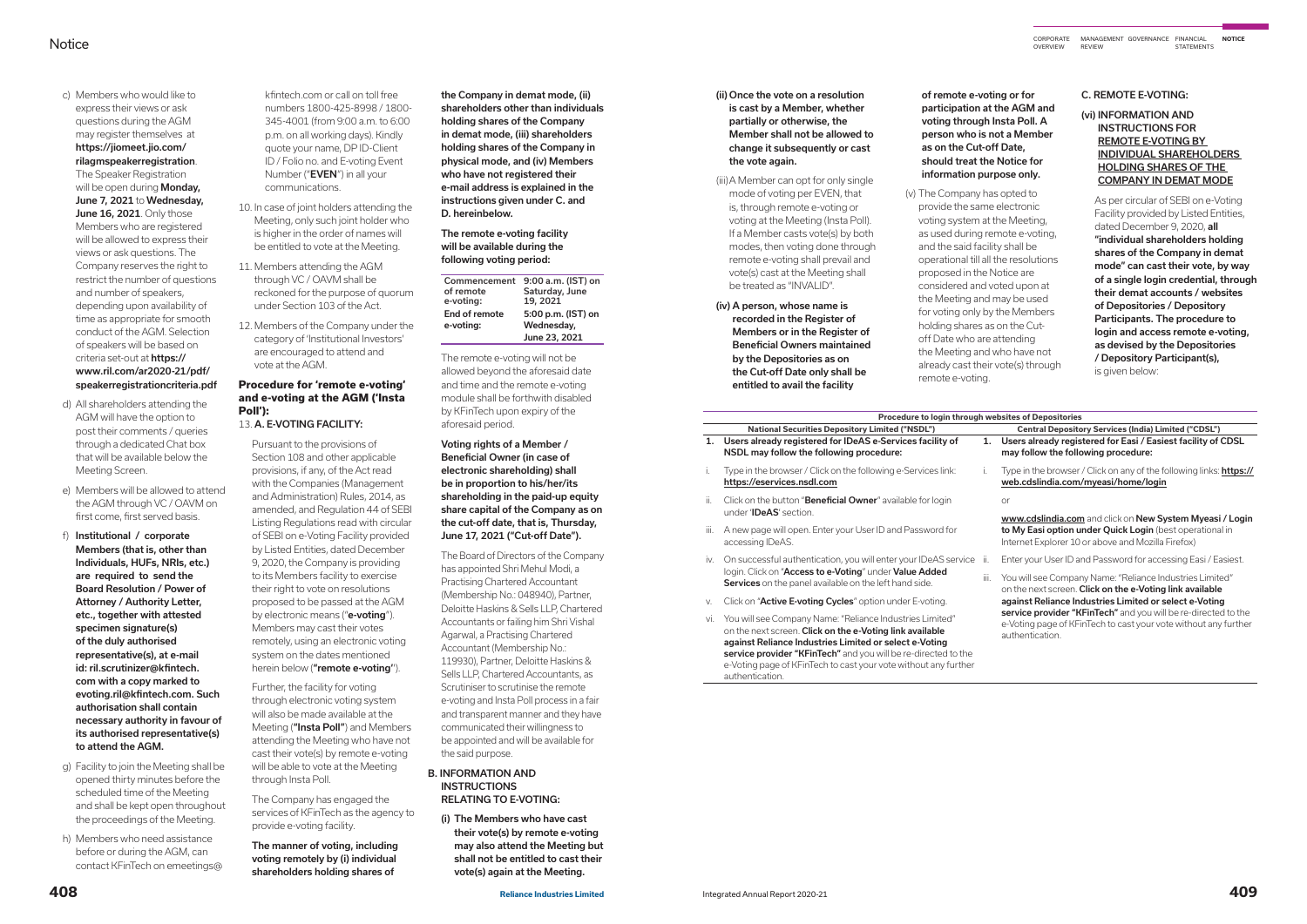# **Notice**

|                                                                                                                                                                                                                                                                                                                      | Procedure to login through websites of Depositories                                                      |      |                                                                                                                                                                                                 |  |
|----------------------------------------------------------------------------------------------------------------------------------------------------------------------------------------------------------------------------------------------------------------------------------------------------------------------|----------------------------------------------------------------------------------------------------------|------|-------------------------------------------------------------------------------------------------------------------------------------------------------------------------------------------------|--|
|                                                                                                                                                                                                                                                                                                                      | <b>National Securities Depository Limited ("NSDL")</b>                                                   |      | <b>Central Depository Services (Indi</b>                                                                                                                                                        |  |
| 2.                                                                                                                                                                                                                                                                                                                   | Users not registered for IDeAS e-Services facility of NSDL<br>may follow the following procedure:        | 2.   | Users not registered for Easi/Easie<br>follow the following procedure:                                                                                                                          |  |
| i.                                                                                                                                                                                                                                                                                                                   | To register, type in the browser / Click on the following<br>e-Services link: https://eservices.nsdl.com | i.   | To register, type in the browser / Clic<br>link: https://web.cdslindia.com/my                                                                                                                   |  |
| ii.                                                                                                                                                                                                                                                                                                                  | Select option "Register Online for IDeAS" available on the left<br>hand side of the page                 | ii.  | EasiRegistration<br>Proceed to complete registration usi                                                                                                                                        |  |
| iii.                                                                                                                                                                                                                                                                                                                 | Proceed to complete registration using your DP ID, Client ID,                                            |      | ID (BOID), etc.                                                                                                                                                                                 |  |
|                                                                                                                                                                                                                                                                                                                      | Mobile Number etc.                                                                                       |      | After successful registration, please                                                                                                                                                           |  |
| İV.                                                                                                                                                                                                                                                                                                                  | After successful registration, please follow steps given under<br>Sr. No. 1 above to cast your vote.     |      | Sr. No. 1 above to cast your vote.                                                                                                                                                              |  |
| 3.                                                                                                                                                                                                                                                                                                                   | Users may directly access the e-Voting module of NSDL as<br>per the following procedure:                 | 3.   | Users may directly access the e-Vo<br>per the following procedure:                                                                                                                              |  |
| i.                                                                                                                                                                                                                                                                                                                   | Type in the browser / Click on the following link: <b>https://www.</b><br>evoting.nsdl.com/              | i.   | Type in the browser / Click on the fol<br>cdslindia.com / https://www.evoti                                                                                                                     |  |
| ii.                                                                                                                                                                                                                                                                                                                  | Click on the button "Login" available under "Shareholder/                                                | ii.  | Provide Demat Account Number and                                                                                                                                                                |  |
|                                                                                                                                                                                                                                                                                                                      | <b>Member</b> " section.                                                                                 | iii. | System will authenticate user by sen                                                                                                                                                            |  |
| iii.                                                                                                                                                                                                                                                                                                                 | On the login page, enter User ID (that is, 16-character demat                                            |      | Mobile & E-mail as recorded in the D                                                                                                                                                            |  |
| account number held with NSDL, starting with IN), Login Type,<br>that is, through typing Password (in case you are registered<br>on NSDL's e-voting platform)/through generation of OTP (in<br>case your mobile/e-mail address is registered in your demat<br>account) and Verification Code as shown on the screen. |                                                                                                          | iv.  | On successful authentication, you w<br>module of CDSL. Click on the e-Vot<br>Reliance Industries Limited or sele<br>provider "KFinTech" and you will be<br>e-Voting page of KFinTech to cast yo |  |
| On successful authentication, you will enter the e-voting<br>iv.<br>module of NSDL. Click on "Active E-voting Cycles / VC or                                                                                                                                                                                         |                                                                                                          |      | authentication.                                                                                                                                                                                 |  |

OAVMs" option under E-voting. You will see Company Name: "Reliance Industries Limited" on the next screen. Click on the e-Voting link available against Reliance Industries Limited or select e-Voting service provider "KFinTech" and you will be re-directed to the e-Voting page of KFinTech to cast your vote without any further authentication.

**National Security Deposits Deposits** est facility of CDSL may

- ck on the following /easi/Registration/
- ing your DP ID-Client
- follow steps given under

# oting module of CDSL as

- llowing links: [www.](http://www.cdslindia.com) ingindia.com
- d PAN
- iding OTP on registered emat Account.

ill enter the e-voting ing link available against **Reliance** Industries Limited or service e re-directed to the our vote without any further

Individual shareholders holding shares of the Company in Demat mode can access e-Voting facility provided by the Company using login credentials of their demat accounts (online accounts) through their demat accounts / websites of Depository Participants registered with NSDL/CDSL. An option for "e-Voting" will be available once they have successfully logged-in through their respective logins. Click on the option "e-Voting" and they will be redirected to e-Voting modules of NSDL/CDSL (as may be applicable). Click on the e-Voting link available against Reliance Industries Limited or select e-Voting service provider "KFinTech" and you will be re-directed to the e-Voting page of KFinTech to cast your vote without any further authentication.

# Procedure to login through their demat accounts / Website of Depository Participant

(b) Enter the login credentials (User ID and password provided in the e-mail). The F-Voting Event Number+Folio No. or DP ID Client ID will be your User ID. If you are already registered with KFinTech for

Members who are unable to retrieve User ID / Password are advised to use "Forgot User ID" / "Forgot Password" options available on the websites of Depositories / Depository Participants.

| Contact details in case of any technical issue on NSDL Website | Contact details in case of any technical issue on CDSL Website                                                                         |
|----------------------------------------------------------------|----------------------------------------------------------------------------------------------------------------------------------------|
| Members facing any technical issue during login can contact    | Members facing any technical issue during login can contact CDSL                                                                       |
|                                                                | NSDL helpdesk by sending a request at <b>evoting@nsdl.co.in</b> or helpdesk by sending a request at <b>helpdesk.evoting@cdslindia.</b> |
| call at toll free nos.: 1800 1020 990 / 1800 22 44 30          | com or contact at 022-23058738 or 022-23058542-43.                                                                                     |

are required to mandatorily change your password upon logging-in for the first time. The new password shall comprise minimum 8 characters with at least one upper case (A-Z), one lower case (a-z), one numeric (0-9) and a special character (@,#,\$,etc.). The system will prompt you to change your password and update your contact details like mobile number, e-mail address, etc. on first login. You may also enter a secret question and answer of your choice to retrieve your password in case you forget it. It is strongly recommended that you do not share your password with any other person and that you take utmost care to keep your password confidential.

MANAGEMENT GOVERNANCE FINANCIAL **NOTICE STATEMENTS REVIEW** CORPORATE OVERVIEW

- (e) You need to login again with the new credentials.
- (f) On successful login, the system will prompt you to select the E-Voting Event Number (EVEN) for Reliance Industries Limited. SHAREHOLDERS TO SELECT THE RESPECTIVE EVENS AND VOTE DEPENDING UPON THEIR SHAREHOLDING - FULLY PAID-UP OR PARTLY PAID-UP OR BOTH.
- (g) On the voting page, enter the number of shares as on the Cutoff Date under either "FOR" or "AGAINST" or alternatively, you may partially enter any number under "FOR" / "AGAINST", but the total number under "FOR" / "AGAINST" taken together should not exceed your total shareholding as on the Cut-off Date. You may also choose to "ABSTAIN" and vote will not be counted under either head.
- (h) Members holding shares under multiple folios / demat accounts shall choose the voting process separately for each of the folios / demat accounts.
- (i) Voting has to be done for each item of the Notice separately. In case you do not desire to cast your vote on any specific item, it will be treated as "ABSTAINED".

(vii) INFORMATION AND INSTRUCTIONS FOR REMOTE E-VOTING BY (I) SHAREHOLDERS OTHER THAN INDIVIDUALS HOLDING SHARES OF THE COMPANY IN DEMAT MODE AND (II) ALL SHAREHOLDERS HOLDING SHARES IN PHYSICAL MODE

(I) (A.) In case a Member receives an e-mail from the Company / KFinTech [for Members whose

e-mail address is registered with the Company / Depository Participant(s)]:

(a) Launch internet browser by typing the URL: **[https://](https://evoting.kfintech.com)** [evoting.kfintech.com](https://evoting.kfintech.com)

e-voting, you can use the existing password for logging-in. If required, please visit https://evoting.kfintech. com or contact toll-free numbers 1800-425-8998 / 1800-345-4001 (from 9:00 a.m. to  $6:00$  p.m. on all working days) for assistance on your existing password.

- (c) After entering these details appropriately, click on "LOGIN".
- (d) You will now reach Password Change Menu wherein you

(j) You may then cast your vote by selecting an appropriate option and click on "SUBMIT".

displayed. Click "OK" to confirm,

- (k) A confirmation box will be else "CANCEL" to modify.
- (l) Once you confirm, you will not be allowed to modify your vote.

(m) Corporate / Institutional Members (that is, other than Individuals, HUFs, NRIs, etc.) are also required to send legible scanned certified true copy (in PDF Format) of the Board Resolution / Power of Attorney / Authority Letter, etc., together with attested specimen signature(s) of the duly authorized representative(s), to the Scrutiniser at e-mail id: [ril.scrutinizer@kfintech.](mailto:ril.scrutinizer@kfintech.com) [com](mailto:ril.scrutinizer@kfintech.com) with a copy marked to [evoting.ril@kfintech.com.](mailto:evoting.ril@kfintech.com) Such authorisation shall contain necessary authority for voting by its authorised representative(s). It is also requested to upload the same in the e-voting module in their login. The naming format of the aforesaid legible scanned document shall be "Corporate Name EVEN"

# (B.) In case of a Member whose e-mail address is not registered / updated with the Company / KFinTech / Depository Participant(s), please follow the following steps to generate your login credentials:

(a) Members holding shares in physical mode, who have not registered / updated their e-mail address with the Company, are requested to register / update the same by clicking on [https://rkarisma.kfintech.](https://rkarisma.kfintech.com/shareholders) [com/shareholders](https://rkarisma.kfintech.com/shareholders) or by writing to the Company with details of folio number and attaching a self-attested copy of PAN card at [investor.relations@](mailto:investor.relations@ril.com) [ril.com](mailto:investor.relations@ril.com) or to KFinTech at [rilinvestor@kfintech.com](mailto:rilinvestor@kfintech.com)

dematerialised mode who have

(b) Members holding shares in not registered their e-mail address with their Depository

# Participant(s) are requested to register / update their e-mail address with the Depository Participant(s) with which they maintain their demat accounts.

- (c) After due verification, the Company / KFinTech will forward your login credentials to your registered e-mail address.
- (d) Follow the instructions at I.(A). (a) to (m) to cast your vote.
- (II)Members can also update their mobile number and e-mail address in the "user profile details" in their e-voting login on [https://evoting.](https://evoting.kfintech.com) [kfintech.com](https://evoting.kfintech.com) which may be used for sending further communication(s).
- (III) Any person who becomes a Member of the Company after despatch of the Notice of the Meeting and holding shares as on the Cut-off Date / any Member who has forgotten the User ID and Password, may obtain / generate / retrieve the same from KFinTech in the manner as mentioned below:
- (a) If the mobile number of the Member is registered against Folio No. / DP ID Client ID, the Member may send SMS: MYEPWD <space> E-Voting Event Number+Folio No. or DP ID Client ID to 9212993399

 Example for NSDL: MYEPWD <SPACE> IN12345612345678

 Example for CDSL: MYEPWD <SPACE> 1402345612345678

 Example for Physical: MYEPWD <SPACE> XXXX123456789

- (b) If e-mail address or mobile number of the Member is registered against Folio No. / DP ID Client ID, then on the home page of [https://evoting.kfintech.](https://evoting.kfintech.com) [com](https://evoting.kfintech.com), the Member may click "Forgot Password" and enter Folio No. or DP ID Client ID and PAN to generate password.
- (c) Member may call on KFinTech's toll-free numbers 1800-425-8998 / 1800-345-4001 (from 9:00 a.m. to 6:00 p.m. on all working days).
- (d) Member may send an e-mail request to [evoting.ril@kfintech.](mailto:evoting.ril@kfintech.com)

**Reliance Industries Limited**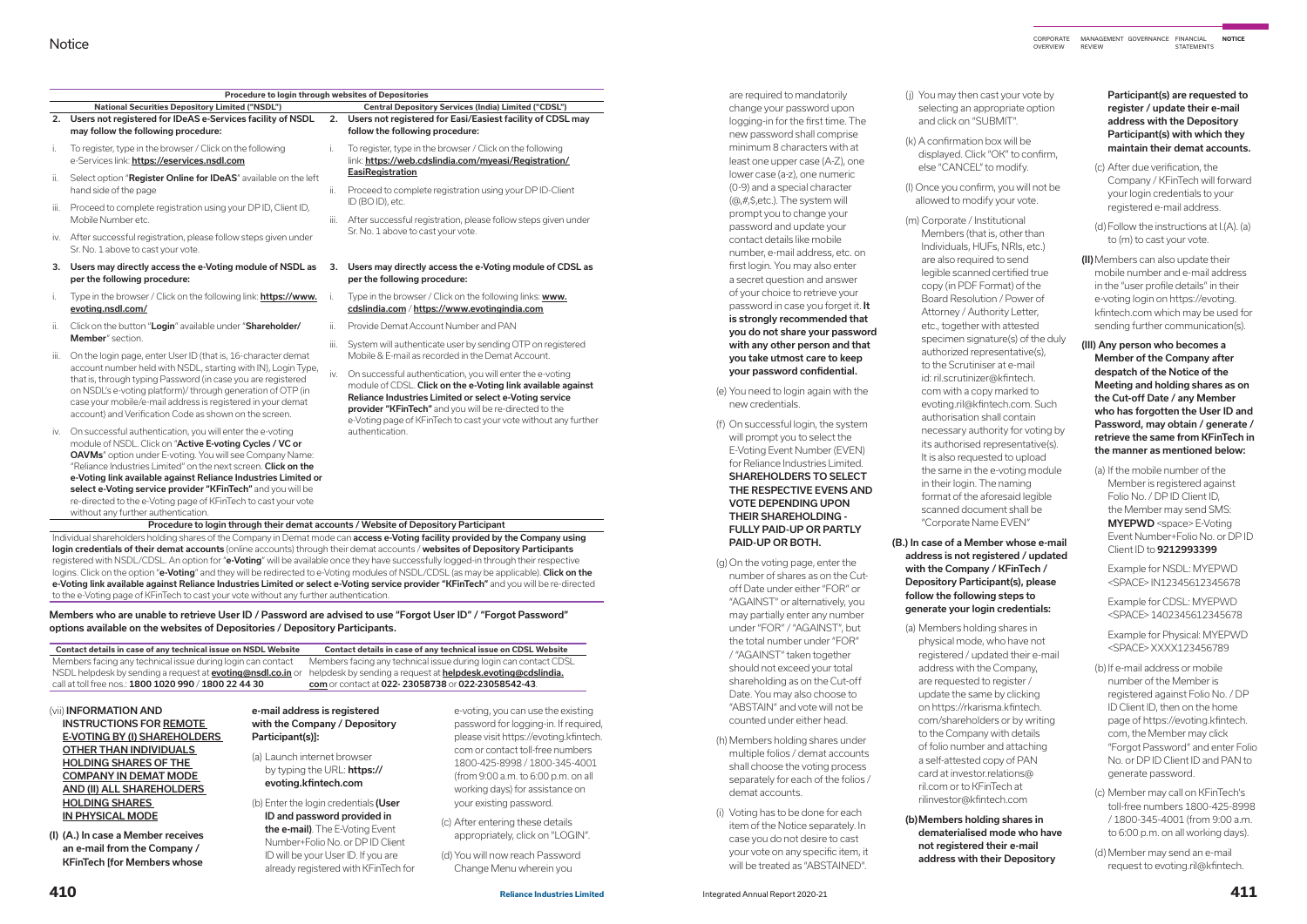[com.](mailto:evoting.ril@kfintech.com) After due verification of the request, User ID and password will be sent to the member.

- (e) If the Member is already registered with KFinTech's e-voting platform, then he/she/ it can use his/her/its existing password for logging-in.
- (IV) In case of any query on e-voting, Members may refer to the "Help" and "FAQs" sections / E-voting user manual available through a dropdown menu in the "Downloads" section of KFinTech's website for e-voting: [https://evoting.](https://evoting.kfintech.com) [kfintech.com](https://evoting.kfintech.com) or contact KFinTech as per the details given under subpoint no. V below.

### (V) Members are requested to note the following contact details for addressing e-voting related grievances:

Shri S. P. Venugopal, General Manager KFin Technologies Private Limited (Formerly known as Karvy Fintech Private Limited) Selenium Tower B, Plot 31-32, Gachibowli, Financial District, Nanakramguda, Hyderabad 500 032 Phone Nos.: +91 40 6716 1700 Toll-free No.: 1800-425-8998/ 1800-345-4001 (from 9:00 a.m. to 6:00 p.m. on all working days) E-mail: [evoting.ril@kfintech.com](mailto:evoting.ril@kfintech.com)

#### D. INSTA POLL:

# (VII) INFORMATION AND **INSTRUCTIONS** FOR INSTA POLL:

Facility to vote through Insta Poll will be made available on the Meeting page (after you log into the Meeting) and will be activated once the Insta Poll is announced at the Meeting. An icon, "Vote", will be available at the bottom left on the Meeting Screen. Once the voting at the Meeting is announced by the Chairman, Members who have not cast their vote using remote e-voting will be able to cast their vote by clicking on this icon.

#### E. E-VOTING RESULT:

- (IX) The Scrutiniser will, after the conclusion of e-voting at the Meeting, scrutinise the votes cast at the Meeting (Insta Poll) and votes cast through remote e-voting, make a consolidated Scrutiniser's Report and submit the same to the Chairman. The result of e-voting will be declared within two working days of the conclusion of the Meeting and the same, along with the consolidated Scrutiniser's Report, will be placed on the website of the Company: [www.ril.com](http://www.ril.com) and on the website of KFinTech at: [https://](https://evoting.kfintech.com) [evoting.kfintech.com.](https://evoting.kfintech.com) The result will simultaneously be communicated to the Stock Exchanges.
- (X) Subject to receipt of requisite number of votes, the Resolutions proposed in the Notice shall be deemed to be passed on the date of the Meeting, that is, Thursday, June 24, 2021.

# **Procedure for Inspection of Documents:**

- 14. The Register of Directors and Key Managerial Personnel and their shareholding maintained under Section 170 of the Act, the Register of Contracts or Arrangements in which the Directors are interested, maintained under Section 189 of the Act, and the relevant documents referred to in the Notice will be available, electronically, for inspection by the Members during the AGM.
- All documents referred to in the Notice will also be available electronically for inspection without any fee by the Members from the date of circulation of this Notice up to the date of AGM.
- Members seeking to inspect such documents can send an e-mail to [rilagm@ril.com](mailto:rilagm%40ril.com?subject=)
- 15. Members seeking any information with regard to the accounts or any matter to be placed at the AGM, are requested to write to the Company on or before Thursday, June 17, 2021 by sending e-mail on [rilagm@ril.](mailto:rilagm%40ril.com?subject=) [com](mailto:rilagm%40ril.com?subject=). The same will be replied by the Company suitably.

## **IEPF Related Information:**

- (i) scanned copy of the signed request letter which shall contain Member's name, folio number, bank details (Bank account number, Bank and Branch Name and address, IFSC, MICR details),
- (ii) self-attested copy of the PAN card, and
- (iii) cancelled cheque leaf.
- 16. The Company has transferred the unpaid or unclaimed dividends declared up to financial years 2012-13, from time to time, to the Investor Education and Protection Fund ("IEPF") established by the Central Government. Details of dividends so far transferred to the IEPF Authority are available on the website of IEPF Authority and the same can be accessed through the link: www.iepf.gov.in
- 17.The details of unpaid and unclaimed dividends lying with the Company as on March 31, 2021 are uploaded on the website of the Company and can be accessed through the link [https://](https://www.ril.com/InvestorRelations/ShareholdersInformation.aspx
) [www.ril.com/InvestorRelations/](https://www.ril.com/InvestorRelations/ShareholdersInformation.aspx
) [ShareholdersInformation.aspx](https://www.ril.com/InvestorRelations/ShareholdersInformation.aspx
)

 $\frac{1}{2}$  dividend does not exceed ₹ 5,000/-, no TDS/ withholding tax will be deducted. Also, please refer note (v) below.

- 20% TDS/ Withholding tax will be deducted, regardless of dividend amount, if PAN of the shareholder is not registered with the Company/ KFinTech/ Depository Participant.
- All the shareholders are requested to update, on or before June 14, 2021, their PAN with their Depository Participant (if shares are held in electronic form) and Company / KFinTech (if shares are held in physical form). Please quote all the folio numbers under which you hold your shares while updating the records. Please also refer note (v) below.

Details of unpaid and unclaimed dividends up to March 31, 2020 are also uploaded on the website of the IEPF Authority and can be accessed through the link: www.iepf.gov.in

# Adhering to the various requirements set out in the

Investor Education and Protection Fund Authority (Accounting, Audit, Transfer and Refund) Rules, 2016, as amended, the Company has, during financial year 2020-21, transferred to the IEPF Authority all shares in respect of which dividend had remained unpaid or unclaimed for seven consecutive years or more as on the due date of transfer, that is, July 12, 2020. Details of shares so far transferred to the IEPF Authority are available on the website of the Company and the same can be accessed through the link: [https://](https://www.ril.com/InvestorRelations/ShareholdersInformation.aspx) [www.ril.com/InvestorRelations/](https://www.ril.com/InvestorRelations/ShareholdersInformation.aspx) [ShareholdersInformation.aspx](https://www.ril.com/InvestorRelations/ShareholdersInformation.aspx) 

The said details have also been uploaded on the website of the IEPF Authority and can be accessed through the link: www.iepf.gov.in

Members may note that shares as well as unclaimed dividends transferred to IEPF Authority can be claimed back from the IEPF Authority.

# The concerned Members/investors are advised to read Company's Shareholders' Referencer at weblink [https://www.](https://www.ril.com/DownloadFiles/IRForms/Shareholders-Referencer.pdf) [ril.com/DownloadFiles/IRForms/Shareholders-Referencer.pdf o](https://www.ril.com/DownloadFiles/IRForms/Shareholders-Referencer.pdf)r visit the weblink of the IEPF Authority [http://iepf.](http://iepf.gov.in/IEPF/refund.html) [gov.in/IEPF/refund.html,](http://iepf.gov.in/IEPF/refund.html) or contact KFinTech, for detailed procedure to lodge the claim with IEPF Authority.

Due dates for transfer to IEPF, of the unclaimed/unpaid dividends for the financial year 2013-14 and thereafter, are as under:

| <b>Financial year</b> | <b>Declaration Date</b> | Due Date           |
|-----------------------|-------------------------|--------------------|
| 2013-14               | June 18, 2014           | July 24, 2021      |
| 2014-15               | June 12, 2015           | July 18, 2022      |
| 2015-16               | March 10, 2016          | April 15, 2023     |
| 2016-17               | July 21, 2017           | August 26, 2024    |
| 2017-18               | July 5, 2018            | August 4, 2025     |
| 2018-19               | August 12, 2019         | September 11, 2026 |
| 2019-20               | July 15, 2020           | August 14, 2027    |

# **Dividend Related Information**

18. Subject to approval of the Members at the AGM, the dividend will be paid within a week from the conclusion of the AGM, to the Members whose names appear on the Company's Register of Members as on the Record Date, and in respect of the shares held in dematerialised mode, to the Members whose names are furnished by National Securities Depository Limited and Central Depository Services (India) Limited as beneficial owners as on that date.

Payment of dividend shall be made through electronic mode to the Members who have updated their bank account details. Dividend warrants / demand drafts will be despatched to the registered

address of the Members who have not updated their bank account details.

Members are requested to register / update their complete bank details:

(a) with their Depository Participant(s) with which they mode, by submitting forms and

- 
- 
- 
- maintain their demat accounts, if shares are held in dematerialised documents as may be required by the Depository Participant(s); and
- (b) with the Company / KFinTech [kfintech.com/shareholders](https://rkarisma.kfintech.com/shareholders) or by [com,](mailto:rilinvestor%40kfintech.com?subject=) if shares are held in physical

by clicking on [https://rkarisma.](https://rkarisma.kfintech.com/shareholders) emailing at [investor.relations@](mailto:investor.relations%40ril.com?subject=) [ril.com](mailto:investor.relations%40ril.com?subject=) or [rilinvestor@kfintech.](mailto:rilinvestor%40kfintech.com?subject=) mode, by submitting:

# **Tax Deductible at Source / Withholding tax:**

Pursuant to the requirement of Income Tax Act, 1961, the Company will be required to withhold taxes at the prescribed rates on the dividend paid to its shareholders.

The withholding tax rate would vary depending on the residential status of the shareholder and documents submitted by shareholder with the Company/ KFinTech/ Depository Participant.

**Ocuments required (if any) / Remarks** 

No document required.

#### **A. Resident Shareholders:**

| Sr. No. | <b>Particulars</b>                                                                          | Withholding tax rate D |         |
|---------|---------------------------------------------------------------------------------------------|------------------------|---------|
| 1.      | Valid PAN updated in the Company's<br>Register of Members                                   | 10%                    | Ν<br>lf |
|         |                                                                                             |                        | b       |
| 2.      | No PAN/Valid PAN not updated in the 20%                                                     |                        |         |
|         | Company's Register of Members                                                               |                        | a<br>C  |
|         |                                                                                             |                        | A       |
|         |                                                                                             |                        | 1       |
|         |                                                                                             |                        | a       |
|         |                                                                                             |                        | a       |
|         |                                                                                             |                        | u       |
| 3.      | Availability of lower/nil tax                                                               | Rate specified in      |         |
|         | deduction certificate issued by<br>Income Tax Department u/s 197 of<br>Income Tax Act, 1961 | the certificate        | A       |

Lower tax deduction certificate obtained from Income Tax Authority to be submitted on or before June 14, 2021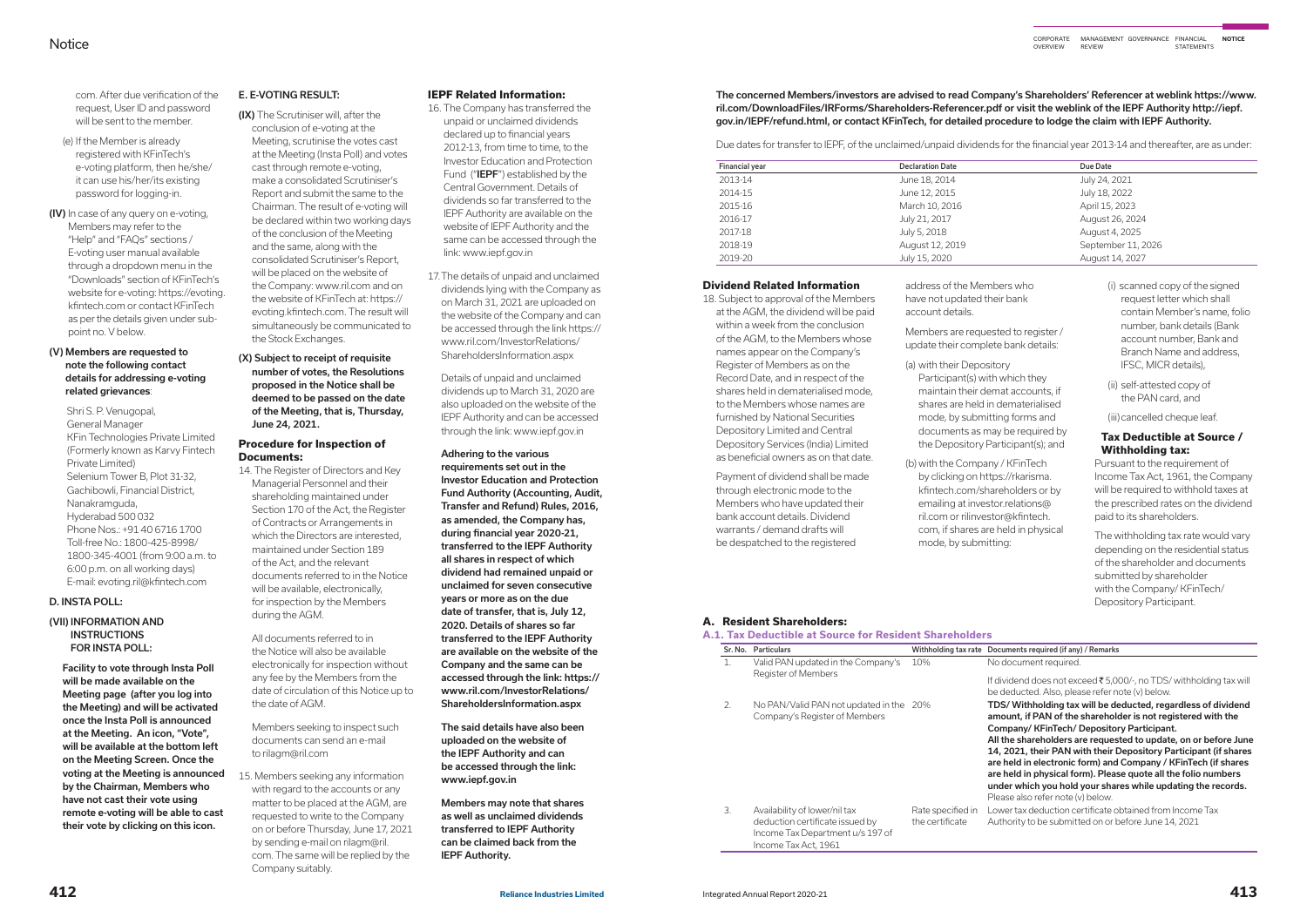#### **A.2. No Tax Deductible at Source on dividend payment to resident shareholders if the Shareholders submit following documents as mentioned in column no.4 of the below table with the Company / KFinTech/ Depository Participant on or before June 14, 2021**

 The table below shows the withholding tax on dividend payment to non-resident shareholders who submit, on or before June 14, 2021, the following document(s), as mentioned in column no.4 of the below table, to the Company / KFinTech. In case all necessary documents are not submitted, then the TDS/ Withholding tax will be deducted @ 20% (plus applicable surcharge and cess).

| Sr. No.<br>(1)   | Particulars<br>(2)                                                                                                                             | (3)        | Withholding tax rate Documents required (if any) / Remarks<br>(4)                                                                                                                          |
|------------------|------------------------------------------------------------------------------------------------------------------------------------------------|------------|--------------------------------------------------------------------------------------------------------------------------------------------------------------------------------------------|
| 1.               | Submission of form 15G/15H                                                                                                                     | <b>NIL</b> | Declaration in Form No. 15G (applicable to an<br>individual who is below 60 years) / Form 15H<br>(applicable to an individual who is 60 years<br>and above), fulfilling certain conditions |
| 2.               | Shareholders to whom section 194 of the Income Tax,<br>1961 does not apply as per second proviso to section 194<br>such as LIC, GIC. etc.      | <b>NIL</b> | Documentary evidence for exemption u/s<br>194 of Income Tax Act, 1961                                                                                                                      |
| 3.               | Shareholder covered u/s 196 of Income Tax Act, 1961 such NIL<br>as Government, RBI, corporations established by Central<br>Act & mutual funds. |            | Documentary evidence for coverage u/s 196<br>of Income Tax Act, 1961                                                                                                                       |
| $\overline{4}$ . | Category I and II Alternate Investment Fund                                                                                                    | <b>NIL</b> | SEBI registration certificate to claim<br>benefit under section 197A (1F) of<br>Income Tax Act, 1961                                                                                       |
| 5.               | • Recognised provident funds<br>• Approved superannuation fund<br>• Approved gratuity fund                                                     | <b>NIL</b> | Necessary documentary evidence as per<br>Circular No. 18/2017 issued by Central Board<br>of Direct Taxes (CBDT)                                                                            |
| 6.               | National Pension Scheme                                                                                                                        | <b>NIL</b> | No TDS/ withholding tax as per section 197A<br>(1E) of Income Tax Act, 1961                                                                                                                |
| 7.               | Any resident shareholder exempted from TDS deduction<br>as per the provisions of Income Tax Act or by any other law<br>or notification         | <b>NIL</b> | Necessary documentary evidence<br>substantiating exemption from deduction of<br>TDS                                                                                                        |

# **B. Non-Resident Shareholders:**

- (i) The Company will issue soft copy of the TDS certificate to its shareholders through e-mail registered with KFinTech post payment of the dividend. Shareholders will be able to download Form 26AS from the Income Tax Department's website https://incometaxindiaefiling.gov.in
- (ii) The aforesaid documents such as Form 15G/ 15H, documents under sections 196, 197A, FPI Registration Certificate, Tax Residency Certificate, Lower Tax certificate etc. can be uploaded on the link https:// rkarisma.kfintech.com/dividends/ on or before June 14, 2021 to enable the Company to determine the appropriate TDS / withholding tax rate applicable. Any communication on the tax determination/deduction received after June 14, 2021 shall not be considered. Formats of Form 15G / Form 15H are available on the website of the Company and can be downloaded from the link [https://www.ril.com/](https://www.ril.com/InvestorRelations/Downloads.aspx) [InvestorRelations/Downloads.aspx](https://www.ril.com/InvestorRelations/Downloads.aspx)
- (iii)Application of TDS rate is subject to necessary verification by the Company of the shareholder details as available in Register of Members as on the Record Date, and other documents available with the Company/ KFinTech.
- (iv)In case TDS is deducted at a higher rate, an option is still available with the shareholder to file the return of income and claim an appropriate refund.
- (v) No TDS will be deducted in case of resident individual shareholders who furnish their PAN details and whose dividend does not exceed ₹5,000/-. However, where the PAN is not updated in Company/ KFinTech/ Depository Participant records or in case of an invalid PAN, the Company will deduct TDS u/s 194 without considering the exemption limit of  $\bar{\tau}$  5,000/-.

| (1)              | Sr. No. Particulars<br>(2)                                                                                                                                                                             | Withholding tax rate<br>(3)                                                                         | Documents required (if any) / Remarks<br>(4)                                                                                                                                                                                                                                             |
|------------------|--------------------------------------------------------------------------------------------------------------------------------------------------------------------------------------------------------|-----------------------------------------------------------------------------------------------------|------------------------------------------------------------------------------------------------------------------------------------------------------------------------------------------------------------------------------------------------------------------------------------------|
| $\overline{1}$ . | Foreign Institutional Investors<br>(Flls) / Foreign Portfolio<br>Investors (FPIs) / Other Non-<br>Resident shareholders                                                                                | 20% (plus<br>applicable<br>surcharge and<br>cess) or tax treaty<br>rate, whichever<br>is beneficial | FPI registration certificate in case of FIIs / FPIs.                                                                                                                                                                                                                                     |
|                  |                                                                                                                                                                                                        |                                                                                                     | To avail beneficial rate of tax treaty following tax documents<br>would be required:                                                                                                                                                                                                     |
|                  |                                                                                                                                                                                                        |                                                                                                     | Tax Residency certificate issued by revenue authority of<br>1.<br>country of residence of shareholder for the year in which<br>dividend is received                                                                                                                                      |
|                  |                                                                                                                                                                                                        |                                                                                                     | PAN or declaration as per Rule 37BC of Income Tax Rules, 1962<br>2.<br>in a specified format.                                                                                                                                                                                            |
|                  |                                                                                                                                                                                                        |                                                                                                     | 3.<br>Form 10F filled & duly signed                                                                                                                                                                                                                                                      |
|                  |                                                                                                                                                                                                        |                                                                                                     | Self-declaration for non-existence of permanent establishment/<br>4.<br>fixed base in India                                                                                                                                                                                              |
| 2.               | Indian Branch of a Foreign Bank                                                                                                                                                                        | <b>NIL</b>                                                                                          | (Note: Application of beneficial Tax Treaty Rate shall depend<br>upon the completeness of the documents submitted by the Non-<br>Resident shareholder and review to the satisfaction of the Company)<br>Lower tax deduction certificate u/s 195(3) obtained from<br>Income Tax Authority |
|                  |                                                                                                                                                                                                        |                                                                                                     | Self-declaration confirming that the income is received on its own<br>account and not on behalf of the Foreign Bank and the same will be<br>included in taxable income of the branch in India                                                                                            |
| 3.               | Availability of Lower/NIL tax<br>deduction certificate issued by<br>Income Tax Authority                                                                                                               | Rate specified in<br>certificate                                                                    | Lower tax deduction certificate obtained from Income Tax Authority                                                                                                                                                                                                                       |
| 4.               | Any non-resident shareholder<br>exempted from WHT deduction<br>as per the provisions of Income<br>Tax Act or any other law such as<br>The United Nations (Privileges<br>and Immunities) Act 1947, etc. | <b>NIL</b>                                                                                          | Necessary documentary evidence substantiating exemption<br>from WHT deduction                                                                                                                                                                                                            |

# **Notes:**

All the shareholders are requested to update their PAN with their Depository Participant (if shares are held in electronic form) and Company / KFinTech (if shares are held in physical form) against all their folio holdings on or before June 14, 2021.

(vi)In the event of any income tax demand (including interest, penalty, etc.) arising from any misrepresentation, inaccuracy or omission of information provided by the shareholder, such shareholder will be responsible to indemnify the Company and also, provide the Company with all information / documents and co-operation in any appellate proceedings.

This Communication is not exhaustive and does not purport to be a complete analysis or listing of all potential tax consequences in the matter of dividend payment. Shareholders should consult their tax advisors for requisite action to be taken by them.

# **Other Information**

- 19. As mandated by the Securities and Exchange Board of India ("SEBI"), securities of the Company can be transferred/traded only in dematerialised form. Members holding shares in physical form are advised to avail of the facility of dematerialisation.
- 20. Members holding shares in physical mode are:
	- a) required to submit their Permanent Account Number (PAN) and bank account details to the Company / KFinTech at [https://rkarisma.kfintech.com/](https://rkarisma.kfintech.com/shareholders) [shareholders,](https://rkarisma.kfintech.com/shareholders) if not registered / updated with the Company / KFinTech, as mandated by SEBI. Alternatively, such Members may write to the Company at [investor.relations@ril.com](mailto:investor.relations%40ril.com?subject=) or to KFinTech at [rilinvestor@kfintech.](mailto:rilinvestor%40kfintech.com?subject=) [com](mailto:rilinvestor%40kfintech.com?subject=) along with the details of folio

no., self-attested copy of PAN card, bank details (Bank account number, Bank and Branch Name and address, IFSC, MICR details) and cancelled cheque leaf.

- b) advised to register nomination in respect of their shareholding in the Company. Nomination Form (SH-13) is available on the Company's website and can be accessed at link [https://www.ril.](https://www.ril.com/DownloadFiles/IRForms/Nominations.pdf) [com/DownloadFiles/IRForms/](https://www.ril.com/DownloadFiles/IRForms/Nominations.pdf) [Nominations.pdf](https://www.ril.com/DownloadFiles/IRForms/Nominations.pdf)
- 21. Members holding shares in electronic mode are:
	- a) requested to submit their PAN and bank account details to their respective Depository Participants ("**DPs**") with which they are maintaining their demat accounts.
- b) advised to contact their respective DPs for registering nomination.
- 22. Non-Resident Indian Members are requested to inform the Company / KFinTech (if shareholding is in physical mode) / respective DPs (if shareholding is in demat mode), immediately of:
	- a) Change in their residential status on return to India for permanent settlement; and
	- b) Particulars of their bank account maintained in India with account type, account number and name and address of the bank with pin code number, if not furnished earlier.
- 23. Shareholders' Referencer giving guidance on securities related matters is uploaded on the Company's website and can be accessed at link: [https://www.ril.](https://www.ril.com/DownloadFiles/IRForms/Shareholders-Referencer.pdf) [com/DownloadFiles/IRForms/](https://www.ril.com/DownloadFiles/IRForms/Shareholders-Referencer.pdf) [Shareholders-Referencer.pdf](https://www.ril.com/DownloadFiles/IRForms/Shareholders-Referencer.pdf).
- 24. Members are requested to fill in and send the Feedback Form provided in the Annual Report.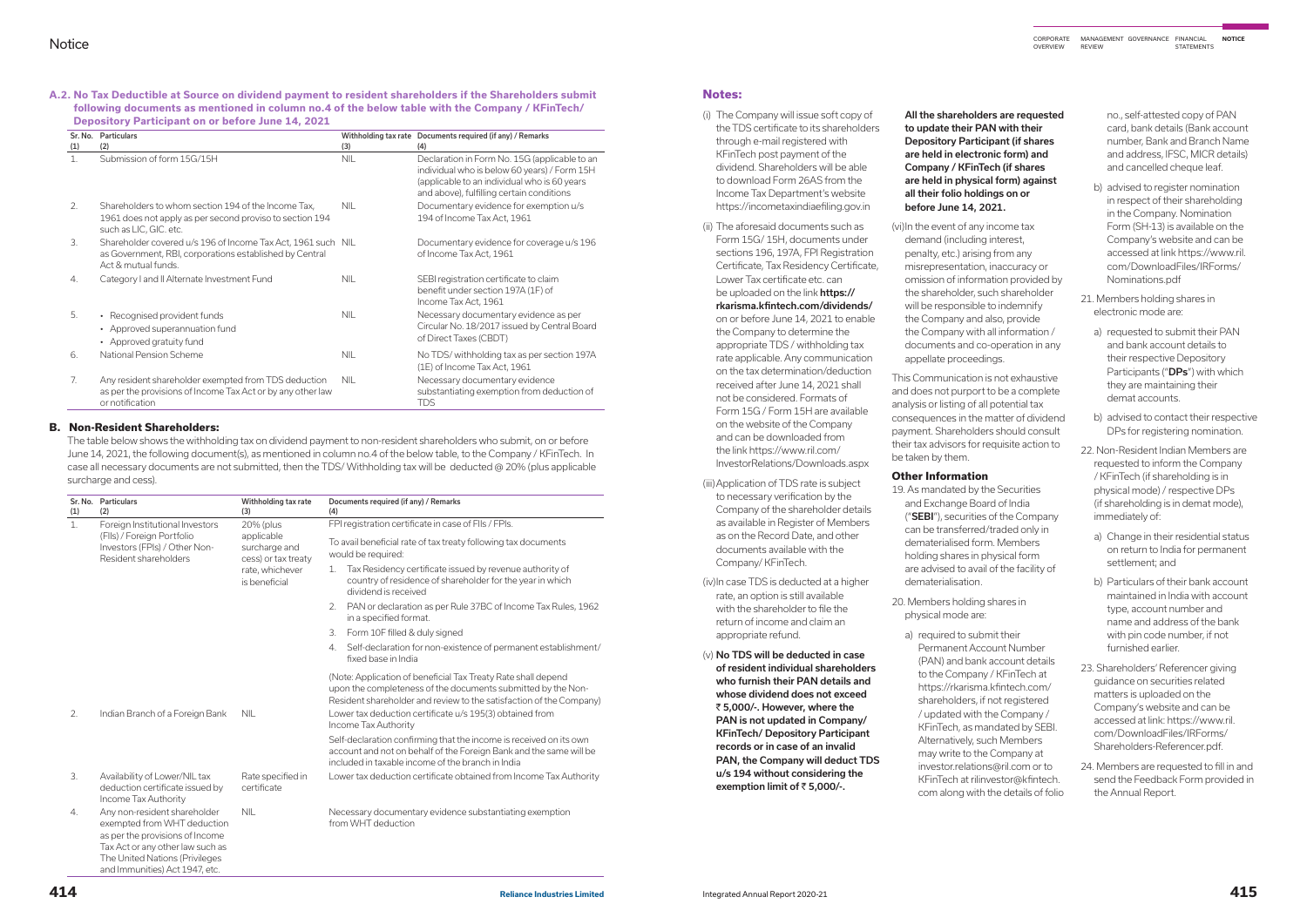## **Statement Pursuant to Section 102(1) of the Companies Act, 2013**

The following Statement sets out all material facts relating to the Special Business mentioned in the Notice:

#### **Item No. 5**

At the Annual General Meeting held on July 21, 2017, the Members of the Company had appointed Dr. Shumeet Banerji (DIN: 02787784) as an Independent Director of the Company, to hold office up to July 20, 2022 ("first term").

The Human Resources, Nomination and Remuneration Committee (the "HRNR Committee") of the Board of Directors, on the basis of the report of performance evaluation, has recommended re-appointment of Dr. Shumeet Banerji as an Independent Director, for a second term of 5 (five) consecutive years, on the Board of the Company.

The Board, based on the performance evaluation and as per the recommendation of the HRNR Committee, considers that, given his professional background and experience and contributions made by him during his tenure, the continued association of Dr. Shumeet Banerji would be beneficial to the Company and it is desirable to continue to avail his services as an Independent Director. Accordingly, it is proposed to re-appoint Dr. Shumeet Banerji as an Independent Director of the Company, not liable to

retire by rotation, for a second term of 5 (five) consecutive years on the Board of the Company.

Details of Dr. Shumeet Banerii are provided in the "Annexure" to the Notice, pursuant to the provisions of (i) SEBI Listing Regulations and (ii) Secretarial Standard on General Meetings ("SS-2"), issued by the Institute of Company Secretaries of India. He shall be paid remuneration by way of fee for attending meetings of the Board or Committees thereof or for any other purpose as may be decided by the Board, reimbursement of expenses for participating in the Board and other meetings and profit related commission

Dr. Shumeet Banerji is not disqualified from being appointed as a director in terms of Section 164 of the Companies Act, 2013 ("**the Act**"), and has given his consent to act as a director.

Dr. Shumeet Banerii is interested in the resolution set out at Item No. 5 of the Notice with regard to his reappointment. Relatives of Dr. Shumeet Banerji may be deemed to be interested in the resolution to the extent of their shareholding interest, if any, in the Company.

The Company has also received declaration from Dr. Shumeet Banerji that he meets the criteria of independence as prescribed, both, under Section 149(6) of the Act and under the Securities and Exchange Board of India (Listing Obligations and Disclosure Requirements) Regulations, 2015 ("SEBI Listing Regulations").

In the opinion of the Board, Dr. Shumeet Banerji fulfils the conditions for appointment as an Independent Director as specified in the Act and the SEBI Listing Regulations. Dr. Shumeet Banerii is independent of the management.

In accordance with the provisions of Section 148 of the Companies Act, 2013 ("the Act") read with the Companies (Audit and Auditors) Rules, 2014, the remuneration payable to the Cost Auditors as recommended by the Audit Committee and approved by the Board, has to be ratified by the Members of the Company.

within the limits stipulated under Section 197 of the Act.

Copy of draft letter of appointment of Dr. Shumeet Banerii setting out the terms and conditions of appointment is available electronically for inspection by the Members.

> 3<sup>rd</sup> Floor, Maker Chambers IV, 222, Nariman Point, Mumbai 400 021 CIN: L17110MH1973PLC019786 Website: www.ril.com E-mail: investor.relations@ril.com Tel.: +91 22 3555 5000 Fax: +91 22 2204 2268

MANAGEMENT GOVERNANCE FINANCIAL **NOTICE STATEMENTS REVIEW** CORPORATE OVERVIEW

Save and except the above, none of the other Directors / Key Managerial Personnel of the Company / their relatives are, in any way, concerned or interested, financially or otherwise, in the resolution.

This statement may also be regarded as an appropriate disclosure under the Act and the SEBI Listing Regulations.

The Board commends the Special Resolution set out at Item No. 5 of the Notice for approval by the Members.

#### **Item No. 6**

The Board of Directors has, on the recommendation of the Audit Committee, approved the appointment and remuneration of the Cost Auditors to conduct the audit of the cost records of the Company across various segments, for the financial year ending March 31, 2022, as per the following details:

| Sr. No. | Name of the Cost Auditor            | Industry                                         | Cost Audit Fee (excluding Taxes) (in ₹) |
|---------|-------------------------------------|--------------------------------------------------|-----------------------------------------|
|         | Diwanji & Co.                       | Electricity, Chemicals                           | 10,23,000                               |
|         | K. G. Goyal & Associates            | <b>Chemicals and Polyester</b>                   | 3,79,500                                |
| 3.      | V. J. Talati & Co.                  | Chemicals, Oil & Gas and Polyester               | 9,55,500                                |
| 4.      | Kiran J. Mehta & Co.                | Textiles, Electricity and Composites             | 4,95,000                                |
| 5.      | Suresh D. Shenoy                    | Polyester, Chemicals, Petroleum and Gasification | 10,13,000                               |
| 6.      | V. Kumar & Associates               | Polyester                                        | 6,60,000                                |
|         | Dilip M. Malkar & Co.               | Chemicals                                        | 8,06,000                                |
| 8.      | Shome & Banerjee                    | Oil & Gas and Chemicals                          | 8,12,500                                |
|         | Shome & Banerjee, Lead Cost Auditor |                                                  | 8,80,000                                |
|         | (Lead Cost Audit Fee)               |                                                  |                                         |
|         | Total                               |                                                  | 70.24.500                               |

Accordingly, ratification by the Members is sought for the remuneration payable to the Cost Auditors for the financial year ending March 31, 2022 by passing an Ordinary Resolution as set out at Item No. 6 of the Notice.

None of the Directors / Key Managerial Personnel of the Company / their relatives are, in any way, concerned or interested, financially or otherwise, in the resolution.

The Board commends the Ordinary Resolution set out at Item No. 6 of the Notice for ratification by the Members.

By Order of the Board of Directors

K. Sethuraman Group Company Secretary and Chief Compliance Officer

#### Mumbai, May 27, 2021

#### Registered Office: